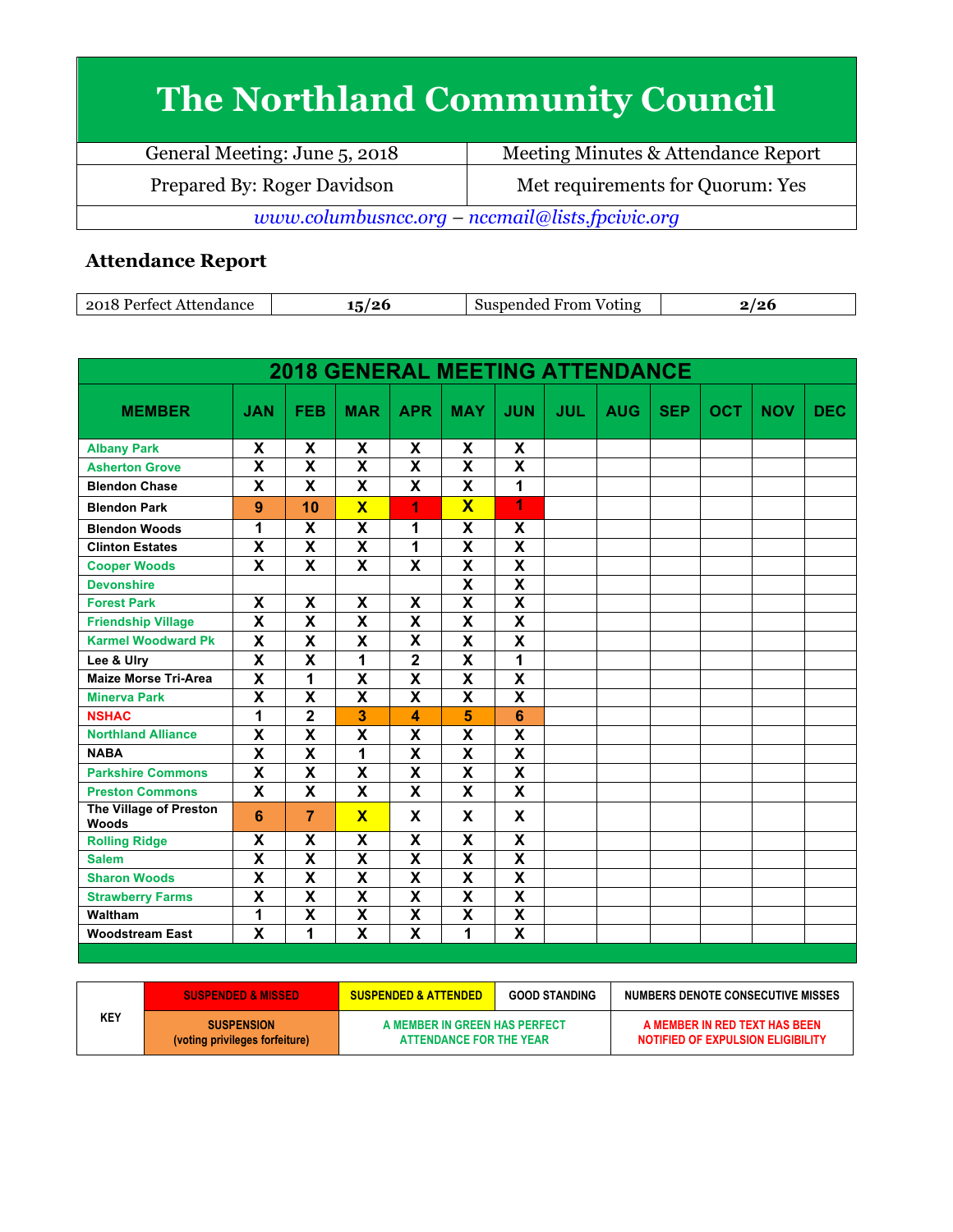| <b>Roll Call</b>                                       | Roll was taken. See above chart for details.                                                                               |
|--------------------------------------------------------|----------------------------------------------------------------------------------------------------------------------------|
|                                                        | <b>Liaison Reports</b>                                                                                                     |
| <b>Columbus Fire Department</b><br>Station 24          | No report<br>٠                                                                                                             |
| <b>Columbus Police Department</b>                      |                                                                                                                            |
| Officer Scott Clinger                                  | Officers Scott Clinger and Larry Geis are at a convention in<br>$\bullet$                                                  |
| <b>Officer Larry Geis</b>                              | Washington DC.                                                                                                             |
| <b>City Attorney's Office</b><br><b>Bill Sperlazza</b> | No report<br>$\bullet$                                                                                                     |
|                                                        | First week of summer reading program, have lots of<br>$\bullet$                                                            |
|                                                        | Storytimes and Ready for Kindergarten Classes.                                                                             |
|                                                        | Will be sending out a Karl Road Branch calendar.<br>$\bullet$                                                              |
|                                                        | Bring the Farm to You will be Thursday, June 14 at 2 PM.<br>٠<br>They bring farm animals to share with the kids.           |
|                                                        | Free lunch site, Monday through Friday, 12:15 PM to 1 PM,<br>$\bullet$                                                     |
|                                                        | ages 1 to 18 and a free snack site as well at 4 PM, same ages.<br>First come, first serve.                                 |
| <b>Columbus Public Library Liaison</b>                 | The Summer Reading Challenge is going on and is for all<br>$\bullet$                                                       |
| Keith Hanson (Karl Road Branch Manager)                | ages, have about 50 teens volunteering to help administer                                                                  |
|                                                        | the program, help sign up families.                                                                                        |
|                                                        | Passed out booklets on The Great America Read on PBS,<br>$\bullet$                                                         |
|                                                        | trying to find best of 100 books by voting for favorite books.<br>Videos are online.                                       |
|                                                        | Hands-On Help, one-on-one computer open learning labs on<br>$\bullet$                                                      |
|                                                        | second Wednesdays of the month: June 13th, July 11th and                                                                   |
|                                                        | August 8th from 9:30 AM to 11:30 AM.                                                                                       |
|                                                        | On June 13th from 1-3 PM, Ohio Mean Jobs job mobile will<br>$\bullet$                                                      |
|                                                        | be in the parking lot, they come on 4 week cycle.                                                                          |
|                                                        | Nice bike month last month.<br>$\bullet$                                                                                   |
|                                                        | Sanitary sewer trunk line work is continuing along Alum<br>$\bullet$                                                       |
|                                                        | Creek trail, just north of Strawberry Farms Park to Parkville<br>Park. Did see a complaint regarding man hole cover left   |
| <b>FACT &amp; Consider Biking</b>                      | open, gave phone to call 614.645.7102 to report the issue.                                                                 |
| David Roseman                                          | The Cleveland Avenue trail connector is being worked on<br>٠                                                               |
|                                                        | and will be done sometime.                                                                                                 |
|                                                        | "It's Honeysuckle time of year, we hate it". Recommend that<br>٠                                                           |
|                                                        | you tear it out if you have the opportunity.                                                                               |
|                                                        | The next 161 Cleanup will be June 9th at 9:00AM.<br>$\bullet$<br>NABA executive meeting is the third Wednesday of the<br>٠ |
|                                                        | month at the Days Inn on 161, is a public meeting.                                                                         |
| <b>Northland Area Business Association</b>             | Next NABA Luncheon will be June 12 <sup>th</sup> from 11:30 AM to 1<br>$\bullet$                                           |
| Dave Cooper                                            | PM at the new health center, Sun Behavioral Health, 161 @                                                                  |
|                                                        | Busch Boulevard. Their new CEO; Lance Folske will be the                                                                   |
|                                                        | speaker. Just sign up on line, cost is \$20.<br>Our golf outing will be September 13th, at the York Golf Club<br>$\bullet$ |
|                                                        | in Worthington, 20% of proceeds goes to the YMCA.                                                                          |
| <b>City of Columbus Community Liaison</b>              | Strawberry Farms is going through Pride Week, please show<br>$\bullet$                                                     |
| Chris Suel                                             | your support if possible.                                                                                                  |
|                                                        | <b>Selected Discussions</b>                                                                                                |
|                                                        | Proclamation from City Council for our flag day, it will be the<br>$\bullet$<br>flag day for entire city of Columbus.      |
|                                                        | On June 14th, going to line 161 (East Dublin Granville Road)<br>$\bullet$                                                  |
| 161 TaskForce                                          | with 500 flags and will be in many landscape boxes. There                                                                  |
| George Schmidt                                         | will be a big event held in Columbus Square Shopping Center                                                                |
|                                                        | from $5 - 8$ PM.                                                                                                           |
|                                                        | We scaled it back, going to have 3 out of potential 13<br>$\circ$                                                          |
|                                                        | events. Flag lady will put up 40 flags; Northland High                                                                     |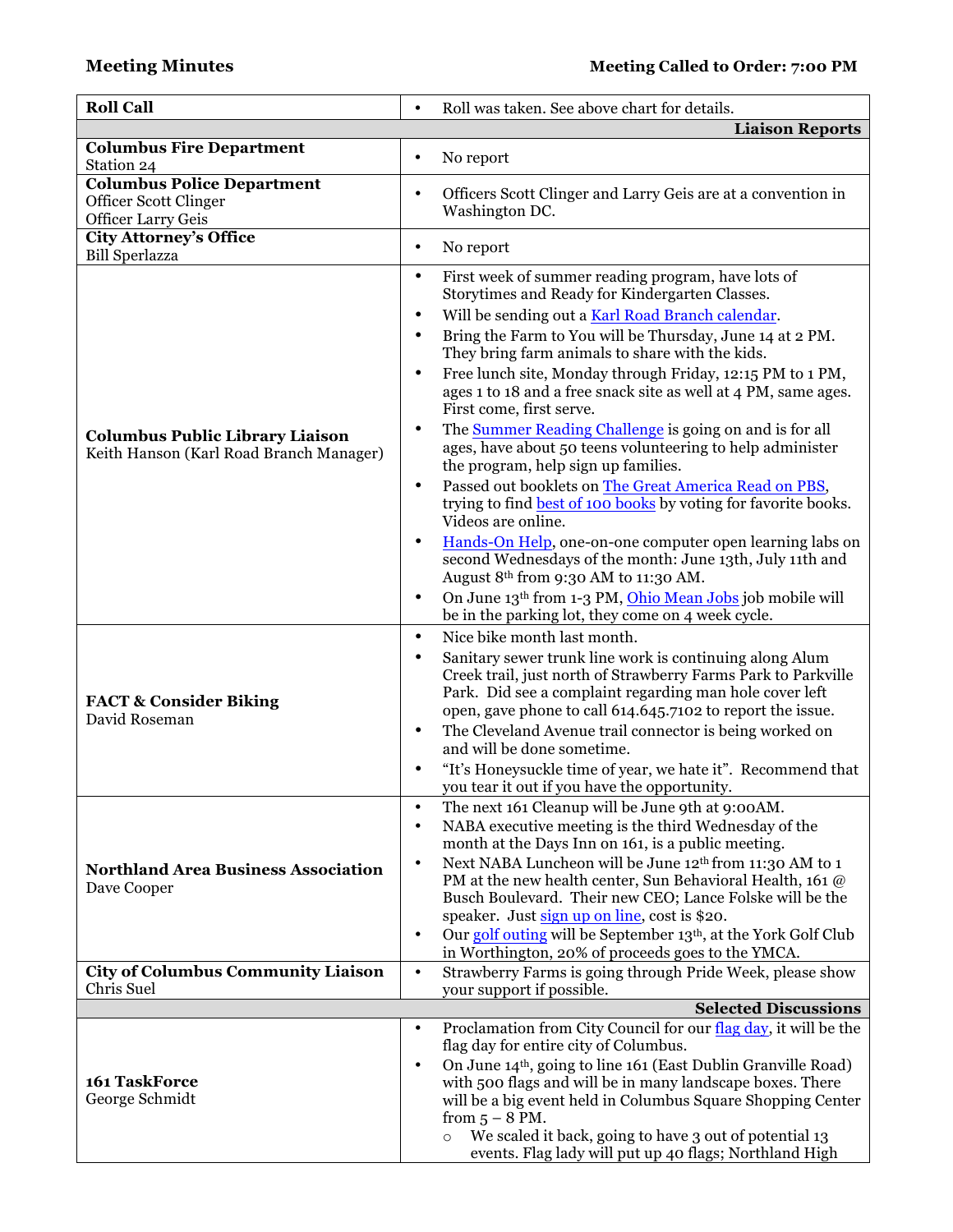| <b>Round Table Discussion: Joseph Ingram</b><br>& Molly Haroz from LifeCare Alliance | School Band will provide entertainment; we will<br>welcome new citizens and YMCA will have games.<br>3 city council members will be there.<br>$\circ$<br>Will be in Columbus Square in the green space by Fifth<br>$\circ$<br>Third Bank and Tim Horton's.<br>Sponsorship for a flag is \$30, due by June 8th for the<br>sponsors to get name in program, can sponsor anytime you<br>want.<br>Taste of 161; you get a passport book with a list of<br>$\bullet$<br>participating restaurants with room for a sticker. If you eat<br>there, you get a sticker and if at the end of the year you have<br>a sticker on every page, you will get a \$25 gift certificate.<br>LifeCare Alliance "More than just a Meal" presentation<br>Have been around since 1898, 120 <sup>th</sup> anniversary this year.<br>$\bullet$<br>Second in the nation to have meals on wheels.<br>$\bullet$<br>48 menu options, 36 lunch and dinner selections, 12 for<br>$\bullet$<br>breakfast.<br>Deliver Meals on wheels in 5 counties, with 5,000 meals a<br>day.<br>Operate 38 dinning centers for seniors 60 and over at no<br>$\bullet$<br>cost. Donations accepted.<br><b>LifeCare Alliance Programs</b><br>$\bullet$<br>Carrie's Café & Senior Dining Centers<br>$\circ$<br><b>Central Ohio Diabetes Association</b><br>$\circ$<br>Columbus Cancer Clinic<br>$\circ$<br>Fan Campaign (Beat the Heat program, come and pick up<br>$\circ$<br>fan.437-2870 for information.)<br>Help-at-Home<br>$\circ$<br><b>IMPACT Safety</b><br>$\circ$<br>Meals-on-Wheels, delivered to 5 counties<br>$\circ$<br>Project OpenHand<br>$\circ$<br><b>Senior Dining Centers</b><br>$\circ$<br><b>Senior Farmers Market</b><br>$\circ$<br>Senior Petcare<br>$\circ$<br><b>Visiting Nurses</b><br>$\circ$<br><b>Wellness Centers</b><br>$\circ$<br>Profits from catering go back to supporting programs. Two<br>fundraisers each year.<br>Working to treat the whole person, partnered with township<br>EMS services.<br>Home Depot home repair funding for veterans or surviving<br>spouse.<br>Looking for volunteers. |
|--------------------------------------------------------------------------------------|----------------------------------------------------------------------------------------------------------------------------------------------------------------------------------------------------------------------------------------------------------------------------------------------------------------------------------------------------------------------------------------------------------------------------------------------------------------------------------------------------------------------------------------------------------------------------------------------------------------------------------------------------------------------------------------------------------------------------------------------------------------------------------------------------------------------------------------------------------------------------------------------------------------------------------------------------------------------------------------------------------------------------------------------------------------------------------------------------------------------------------------------------------------------------------------------------------------------------------------------------------------------------------------------------------------------------------------------------------------------------------------------------------------------------------------------------------------------------------------------------------------------------------------------------------------------------------------------------------------------------------------------------------------------------------------------------------------------------------------------------------------------------------------------------------------------------------------------------------------------------------------------------------------------------------------------------------------------------------------------------------------------------------------------------------------------------------------|
|                                                                                      | <b>NCC Officer Reports</b>                                                                                                                                                                                                                                                                                                                                                                                                                                                                                                                                                                                                                                                                                                                                                                                                                                                                                                                                                                                                                                                                                                                                                                                                                                                                                                                                                                                                                                                                                                                                                                                                                                                                                                                                                                                                                                                                                                                                                                                                                                                             |
| <b>Treasurer</b><br><b>Felix Quachey</b>                                             | Report as distributed.<br>$\bullet$<br>Secured insurance for the Parade, able to save a lot of<br>$\bullet$<br>money, quote is for well under \$500 and is better than what<br>we have had the last couple of years.                                                                                                                                                                                                                                                                                                                                                                                                                                                                                                                                                                                                                                                                                                                                                                                                                                                                                                                                                                                                                                                                                                                                                                                                                                                                                                                                                                                                                                                                                                                                                                                                                                                                                                                                                                                                                                                                   |
| <b>Secretary</b><br>Alice Foeller                                                    | No report<br>$\bullet$                                                                                                                                                                                                                                                                                                                                                                                                                                                                                                                                                                                                                                                                                                                                                                                                                                                                                                                                                                                                                                                                                                                                                                                                                                                                                                                                                                                                                                                                                                                                                                                                                                                                                                                                                                                                                                                                                                                                                                                                                                                                 |
| <b>Vice President</b><br><b>Roger Davidson</b>                                       | No report<br>$\bullet$                                                                                                                                                                                                                                                                                                                                                                                                                                                                                                                                                                                                                                                                                                                                                                                                                                                                                                                                                                                                                                                                                                                                                                                                                                                                                                                                                                                                                                                                                                                                                                                                                                                                                                                                                                                                                                                                                                                                                                                                                                                                 |
| President<br>Alicia Ward                                                             | Part of the 2018 City budget has plans for sidewalks along<br>$\bullet$<br>Maple Canyon north of 161.                                                                                                                                                                                                                                                                                                                                                                                                                                                                                                                                                                                                                                                                                                                                                                                                                                                                                                                                                                                                                                                                                                                                                                                                                                                                                                                                                                                                                                                                                                                                                                                                                                                                                                                                                                                                                                                                                                                                                                                  |
|                                                                                      | <b>NCC Committee Reports</b>                                                                                                                                                                                                                                                                                                                                                                                                                                                                                                                                                                                                                                                                                                                                                                                                                                                                                                                                                                                                                                                                                                                                                                                                                                                                                                                                                                                                                                                                                                                                                                                                                                                                                                                                                                                                                                                                                                                                                                                                                                                           |
| <b>Nominating Committee</b>                                                          | No report<br>٠                                                                                                                                                                                                                                                                                                                                                                                                                                                                                                                                                                                                                                                                                                                                                                                                                                                                                                                                                                                                                                                                                                                                                                                                                                                                                                                                                                                                                                                                                                                                                                                                                                                                                                                                                                                                                                                                                                                                                                                                                                                                         |
| <b>Banquet Committee</b><br>Alicia Ward, Chair                                       | No report<br>$\bullet$                                                                                                                                                                                                                                                                                                                                                                                                                                                                                                                                                                                                                                                                                                                                                                                                                                                                                                                                                                                                                                                                                                                                                                                                                                                                                                                                                                                                                                                                                                                                                                                                                                                                                                                                                                                                                                                                                                                                                                                                                                                                 |
| <b>Independence Day Parade Committee</b><br>Emmanuel Remy, Chair                     | Theme is "1968 - Celebrating 50 years of Innovation,<br>$\bullet$<br>Collaboration and Momentum"                                                                                                                                                                                                                                                                                                                                                                                                                                                                                                                                                                                                                                                                                                                                                                                                                                                                                                                                                                                                                                                                                                                                                                                                                                                                                                                                                                                                                                                                                                                                                                                                                                                                                                                                                                                                                                                                                                                                                                                       |